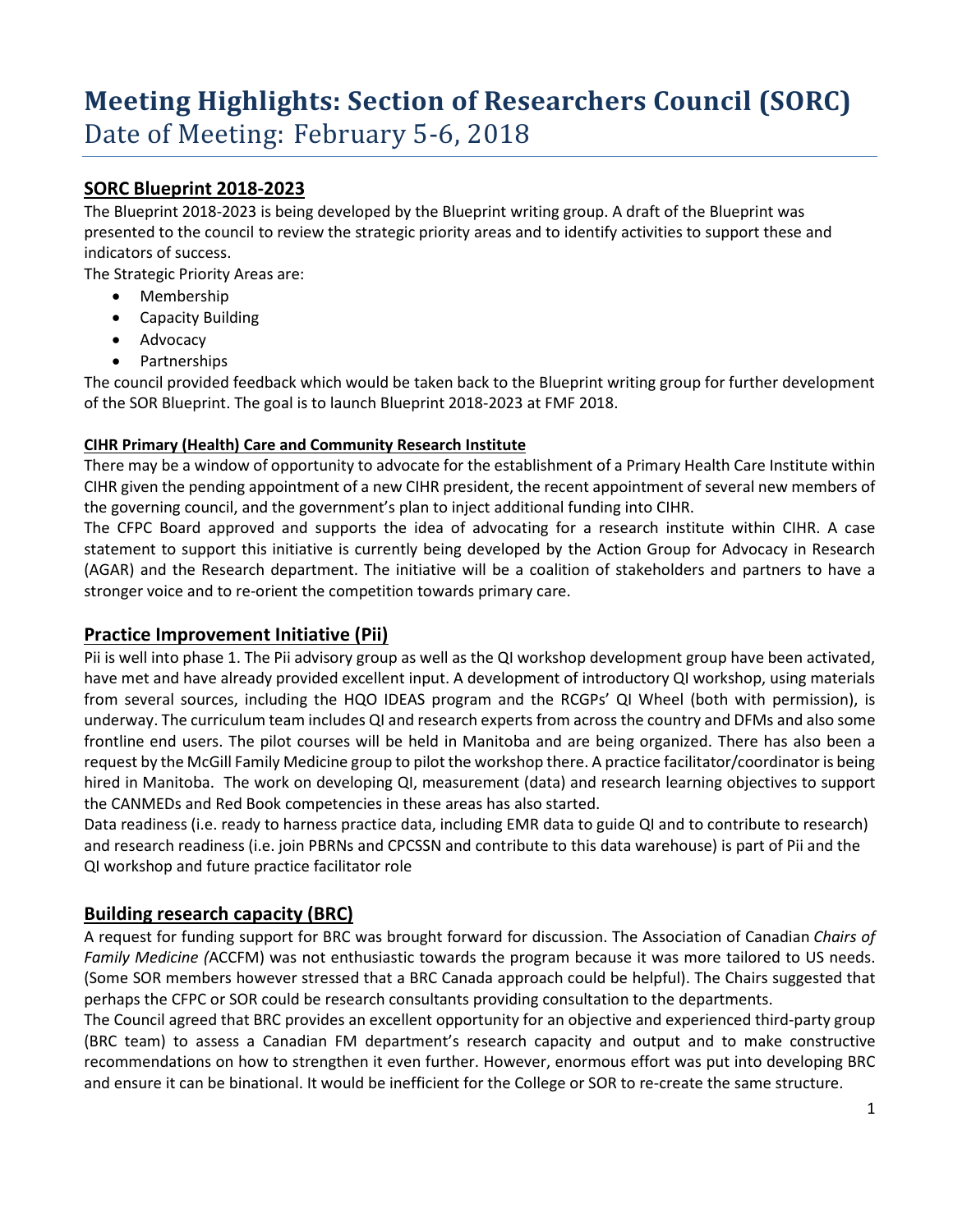Lee Green will take the feedback to ACCFM. At this time, NAPCRG would need to fund the development of a BRC-Canada type program if it were to come into being. Council asked if The College could explore the possibility of approaching the CFPC Board with a proposal for one-time funding from reserve funds if the Chairs identified a useful and impactful role for BRC, or a modified form of it for Canada. The Department will look into this.

# **Funding for TUTOR PHC & Grant Generating Project (GGP)**

- **TUTOR:** SOR is currently supporting TUTOR-PHC with \$20,000 per year for a period of 3 years, ending in 2019. It was felt that TUTOR-PHC has made an impact and has been very successful in building research capacity in Canada. It was mentioned that the TUTOR metrics will be sent to the College in July 2018 and the metrics will determine if the section will continue to support the program.
- **GGP**: NAPCRG made a request for funding support for GGP. The Council had supported GGP in the past (for about 10 years until 2015) but funding was stopped because feedback indicated that it was very American-centric and had little or no Canadian content. However, in the last year, the program was revamped to address the various concerns. The GGP curriculum committee is now chaired by a Canadian (Gillian Bartlett), more Canadian content and more Canadian faculty. The research department is considering sending a backgrounder to the Board for ongoing support of \$10,000 to \$20 000 per year for GGP.

# **SORC Action Groups**

- **Research Community of Practice (RCOP) Action group**: Matt Menear, Chair of RCOP and the research department had some exploratory conversations and collaboration with NAPCRG about using *NAPCRG Connects* for RCOP platform. NAPCRG is positive on accommodating the requirements from RCOP, which includes access for Canadians to the RCOP platform without requiring NAPCRG membership. There are some technical issues that NAPCRG is working to resolve in order to finalize the contract.
- **Family Medicine Forum Research Committee (FMFRC) Action Group**: Some changes were made to FMF scheduling for research. FMF 2017 - Wednesday has grown in size. The FMF Committee have now changed the Wednesday so that it is no longer the "Research and Education" day, but will now be shared FMF day between educators, researchers and the communities of practice group. While this presents opportunities for networking, it does pose a challenge in that there is a danger that research may again be relegated to the side lines.

Exciting new activities will be introduced for FMF 2018 Research and Education Day, including a Dragon's Den concept where presenters will vie to attract the support of research experts to be their coaches on their proposed research projects.

- **Action Group for Advocacy in Research (AGAR)**:
- **PBRN Action Group**:
	- o A teleconference of key stakeholders related to research in rural communities was convened to explore whether there is a need to establish a PBRN with a rural focus (including primary care research related to Indigenous Populations) or whether rural clinicians could register more with existing PBRNs in their various jurisdictions. Participants included Drs Roger Strasser (NOSM), Michelle Greiver, Stefan Grzybowski, David Snadden, Jim Rourke, Jose Pereira. The group will continue to explore this idea.
	- o EMR data access: The issue of barriers being placed by EMR vendors on access to EMR data was discussed at length. Ongoing concerns remain. It was mentioned that TELUS's most recent proposal to a PBRN was still too expensive and unaffordable. There is a need to have a contract and a proper negotiation with the private sector.

It was suggested that perhaps CFPC could convene a working group to set out the principles on access to EMR data to ensure it is not shared for profit with different stakeholder groups such as device